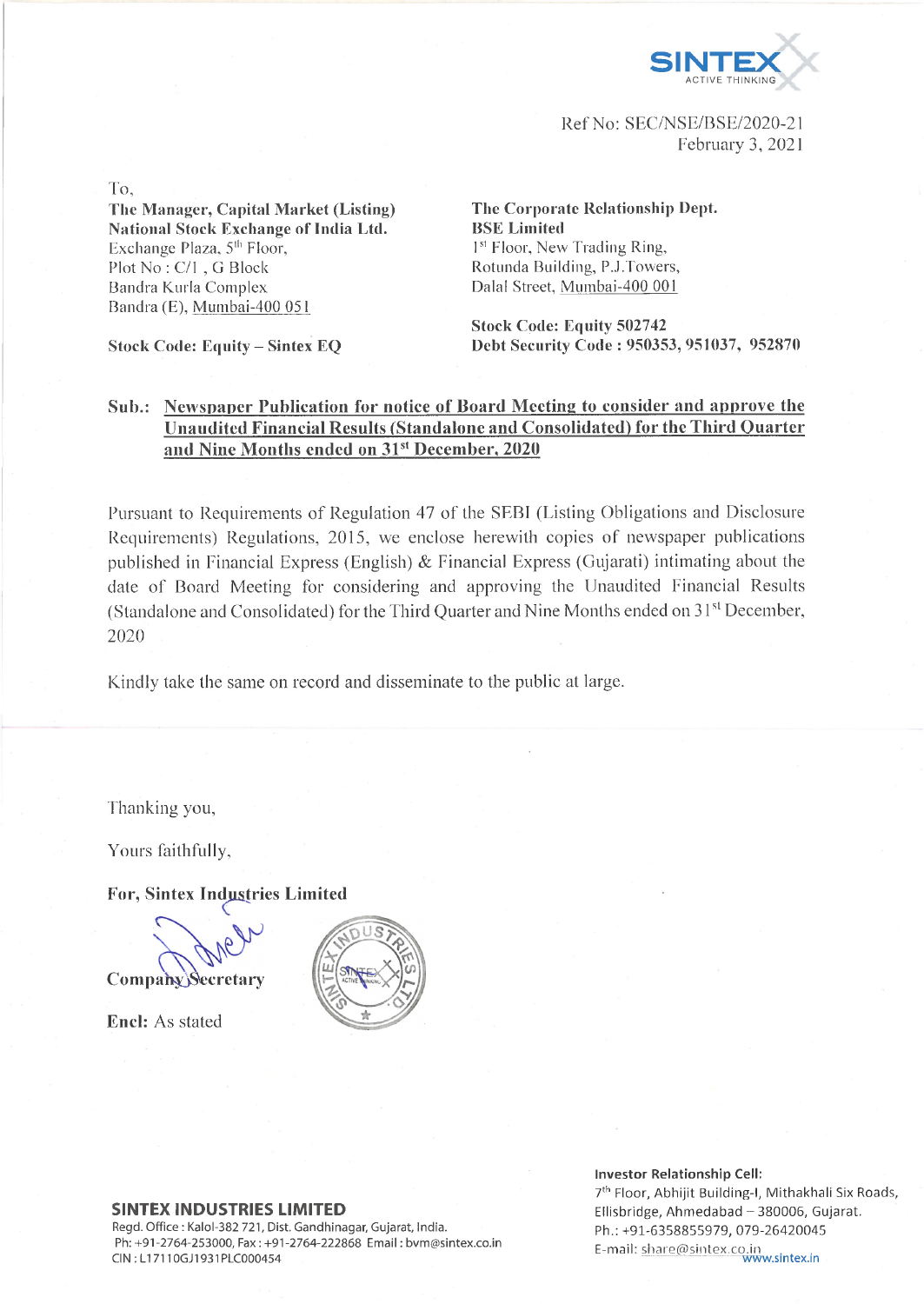# WWW.FINANCIALEXPRESS.COM WEDNESDAY, FEBRUARY 3, 2021

II.

## **FINANCIAL EXPRESS**

### SINTEX SINTEX INDUSTRIES LIMITED CIN: L17110GJ1931PLC000454<br>Regd. Office: Kalol (N.G.) – 382 721, Dist: Gandhinagar, Gujarat, India.<br>Ph.: +91-2764-253000, E-mail: [share@sintex.co.in](mailto:share@sintex.co.in), Website: www.sintex.in **NOTICE**

NOTICE is hereby given that pursuant to Regulation 29 and 47 of the SEBI (Listing Obligations and Disclosure Requirements) Regulations, 2015, a meeting of the Board of Directors of the Company is scheduled to be held on Th website at [www.bseindia.com](http://www.bseindia.com) and [www.nseindia.com.](http://www.nseindia.com)

**For Sintex Industries Limited Place: Kalol (N.G.)** Hitesh T. Mehta **Date: 02-02-2021 Company Secretary**